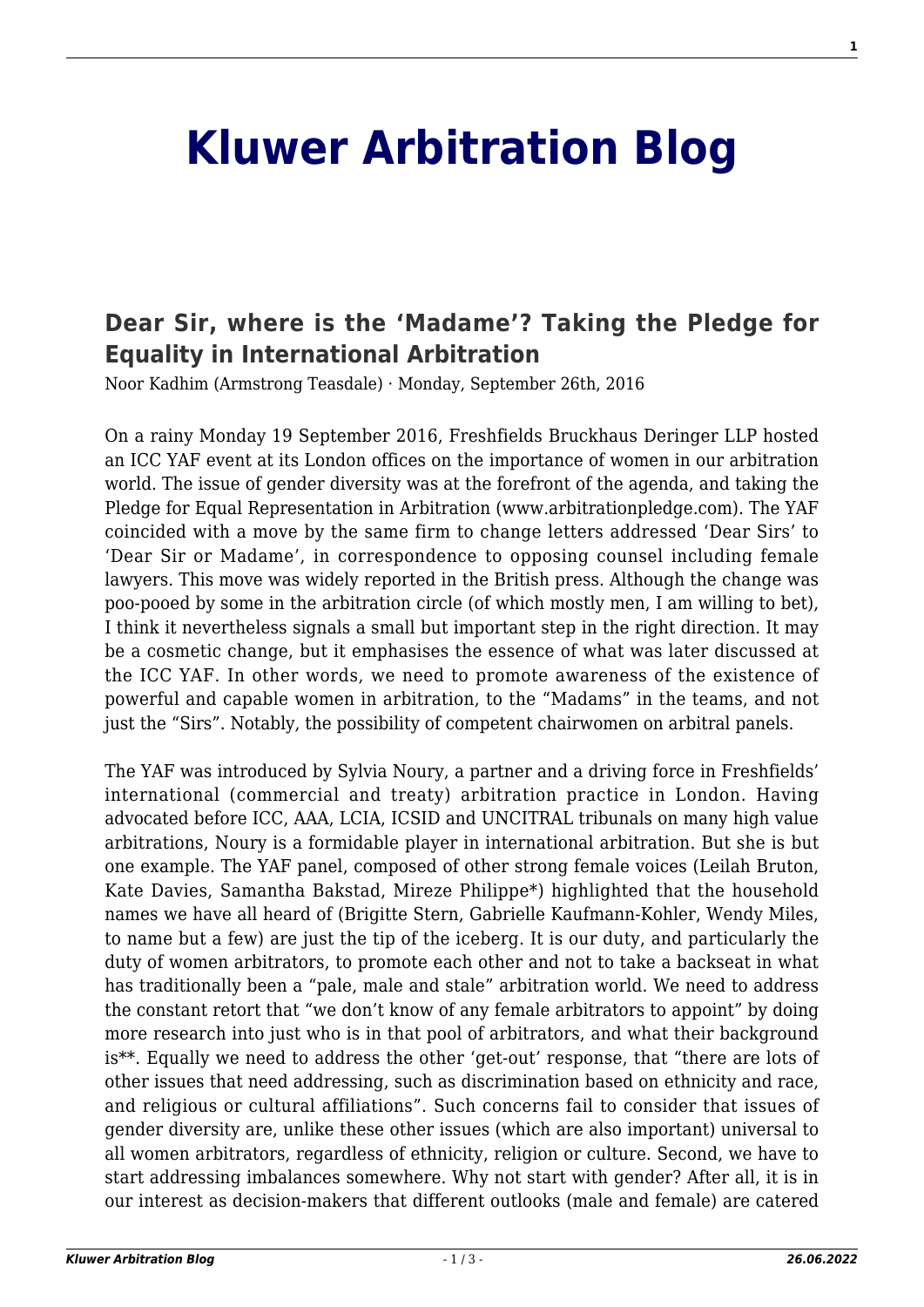for on an arbitral panel. Citing Benjamin Franklin, Philippe reminded us, 'if everyone is thinking alike, then nobody is thinking'.

Maybe the problem is that women do not like to promote themselves as much as men. Perhaps it is because it is clients, and not counsel, who insist on having male arbitrators. It may also be down to a subconscious bias, that somehow men make more capable arbitrators – or at least chairpeople – than women. Either way, it is an incorrect view. And it must be corrected. Having worked at the ICC and having administered many cases, I can tell you that whether the chairperson is male or female does not make a difference. The quality of an arbitrator is down to his or her training, intelligence, character, and values. I do not wish to say, and the message of the panel that evening was not, that female arbitrators should be appointed at the expense of their male counterparts. Furthermore, at the ICC, we always took great care to address our audience appropriately, meaning that we tailored each letter depending on whether we needed to address "Sirs", "Mesdames", or a mixture of both. Once one begins to pay due care and attention to such details, one starts to notice what is missing, in terms of respect and propriety, when such care is lacking.

What I took away from the YAF was not a pledge of affirmative action. My message, and I hope that which underlies that of the panel and the Pledge, is that we should be striving towards a true meritocracy in international arbitration. Where it is your credentials, your independence and availability, and the diligence you bring to a case, and not your gender, that matter.

I would like to end with an anecdote. In the 1980's, in classical music, a certain Ms. Abbie Conant applied for eleven trombone positions advertised in Germany. For those familiar with this instrument, the trombone was historically perceived as 'masculine'. Therefore, Conant received only one audition invitation, and it was, to add insult to injury, addressed to a "Herr Abbie Conant" (i.e. 'Mr'). She auditioned along with 32 men, behind a screen. It was only when a selection panel listened to her playing behind that screen, without knowledge of her gender, that they were enthralled by her music and selected her. To their amazement, Ms Conant was a woman. She would never have been selected had she been in front of the screen.

Dear Sir and Madame, it should not be this way. Neither in life, nor in arbitration.

—

\*(Mr) Chris Parker was also on the panel.

\*\* There are at least two fora for searching female practitioners: 'Find practitioners' on www.arbitralwomen.org and 'Arbitrator Search' on www.arbitrationpledge.com.

 $\mathcal{L}_\text{max}$ 

*To make sure you do not miss out on regular updates from the Kluwer Arbitration Blog, please subscribe [here](http://arbitrationblog.kluwerarbitration.com/newsletter/). To submit a proposal for a blog post, please consult our*